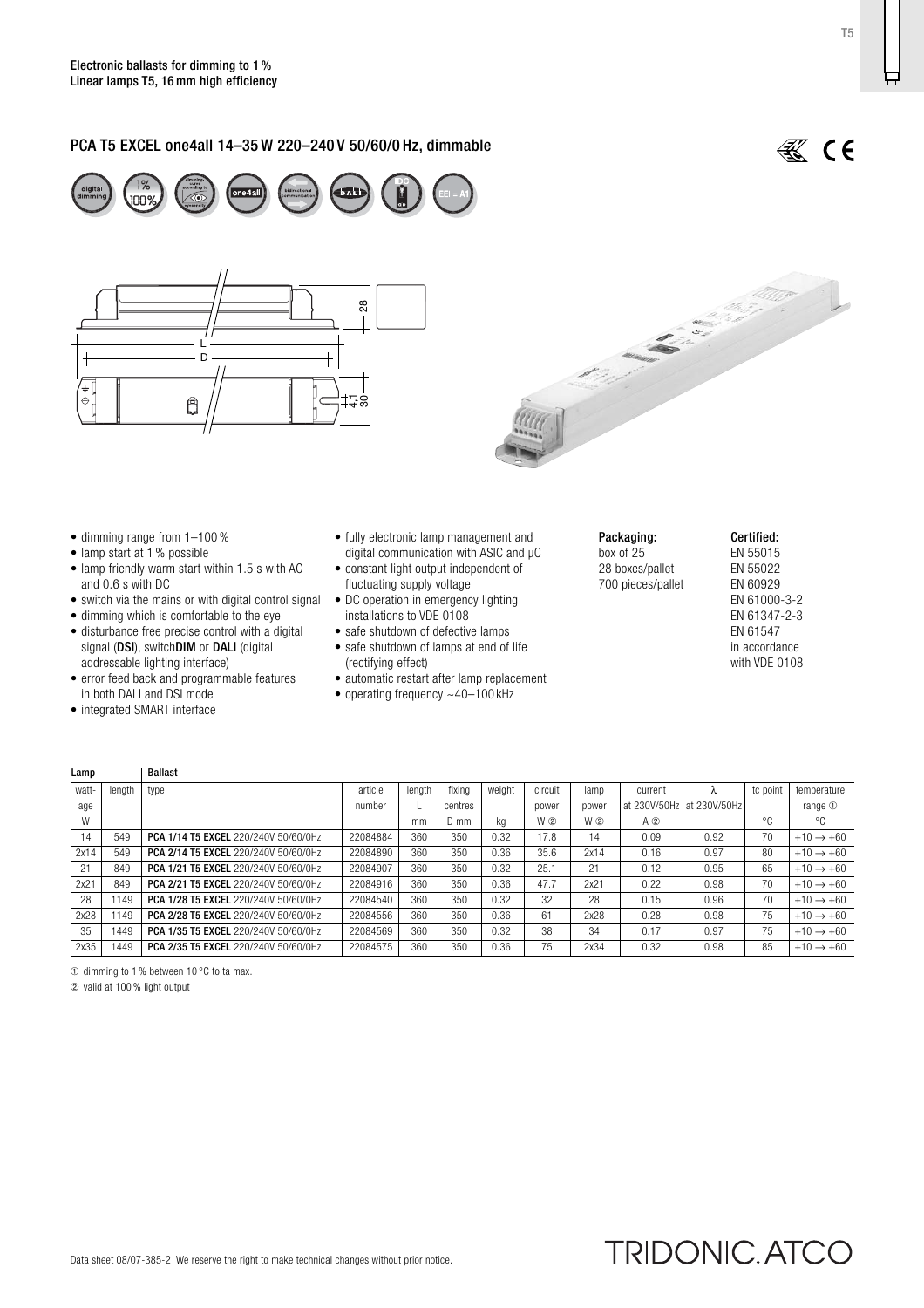### Lamp starting characteristics:

Warm start Starting time 1.5 s with AC Starting time 0.6 s with DC Start at any dimming level

## AC operation:

Mains voltage 220–240 V 50/60 Hz 198–264 V 50/60 Hz including safety tolerance  $(\pm 10\%)$ 202–254 V 50/60 Hz including performance tolerance (+6 % / -8 %)

#### DC operation:

220–240 V 0 Hz 198–280 V 0 Hz certain lamp start 176–280 V 0 Hz operating range Use in emergency lighting installations according to VDE 0108 or for emergency luminaires according to EN 61347-2-3 appendix J.

## Temperature range:

Dimming range 100 % to 1 % from 10 °C to maximum permissible ambient temperature ta.

### Mains currents in DC operation:

| <b>Ballast</b>                              | Mains current at | Mains current at |  |
|---------------------------------------------|------------------|------------------|--|
| Type                                        | $Un = 220 VDC$   | $Un = 240 VDC$   |  |
| PCA 1/14 T5 EXCEL 220-240V 50/60/0Hz        | 0.07A            | 0.06A            |  |
| <b>PCA 1/21 T5 EXCEL 220-240V 50/60/0Hz</b> | 0.10A            | 0.09A            |  |
| <b>PCA 1/28 T5 EXCEL</b> 220-240V 50/60/0Hz | 0.11A            | 0.10A            |  |
| <b>PCA 1/35 T5 EXCEL 220-240V 50/60/0Hz</b> | 0.14A            | 0.13A            |  |
| PCA 2/14 T5 EXCEL 220-240V 50/60/0Hz        | 0.12A            | 0.11A            |  |
| <b>PCA 2/21 T5 EXCEL 220-240V 50/60/0Hz</b> | 0.18A            | 0.16A            |  |
| <b>PCA 2/28 T5 EXCEL 220-240V 50/60/0Hz</b> | 0.21A            | 0.20A            |  |
| PCA 2/35 T5 EXCEL 220-240V 50/60/0Hz        | 0.27A            | 0.25A            |  |
|                                             |                  |                  |  |

#### Light output level in DC operation:

Programmable from 1 % to 70 % Programming by extended DSI signal (16 bit) Default value is 70 % In DC operation dimming is not possible

## Ballast lumen factor AC operation (AC-BLF) EN 60929 8.1:

| <b>Ballast</b>                              | AC-BIF at       |
|---------------------------------------------|-----------------|
| Type                                        | $U_n = 230$ VAC |
| PCA 1/14 T5 EXCEL 220-240V 50/60/0Hz        | 1.05            |
| <b>PCA 1/21 T5 EXCEL 220-240V 50/60/0Hz</b> | 1.00            |
| PCA 1/28 T5 EXCEL 220-240V 50/60/0Hz        | 0.99            |
| <b>PCA 1/35 T5 EXCEL 220-240V 50/60/0Hz</b> | 1.00            |
| <b>PCA 2/14 T5 EXCEL 220-240V 50/60/0Hz</b> | 1.05            |
| PCA 2/21 T5 EXCEL 220-240V 50/60/0Hz        | 0.98            |
| PCA 2/28 T5 EXCEL 220-240V 50/60/0Hz        | 0.98            |
| <b>PCA 2/35 T5 EXCEL 220-240V 50/60/0Hz</b> | 0.98            |

The ballast lumen factor for AC operation (AC-BLF) does not alter from  $U_n = 198$  VAC to  $U_n = 254$  VAC.

The ballast lumen factor for DC operation (DC-BLF) on the basis of an automatic power reduction of the ballasts (default value is 70 %) will be smaller than AC. It does not alter in the DC operating range (198–280 VDC).

### Harmonic distortion in the mains supply (at 220 V/50 Hz):

| <b>Ballast</b>                              |            |      |     |     |     |     |
|---------------------------------------------|------------|------|-----|-----|-----|-----|
| Type                                        | <b>THD</b> | 3    | 5   |     | 9   | 11  |
| PCA 1/14 T5 EXCEL 220-240V 50/60/0Hz        | 9.0        | 8.6  | 2.3 | 1.6 | 1.3 | 1.0 |
| <b>PCA 1/21 T5 EXCEL 220-240V 50/60/0Hz</b> | 8.0        | 7.8  | 1.3 | 0.9 | 0.6 | 0.5 |
| PCA 1/28 T5 EXCEL 220-240V 50/60/0Hz        | 12.4       | 11.6 | 3.7 | 2.1 | 1.5 | 1.1 |
| <b>PCA 1/35 T5 EXCEL 220-240V 50/60/0Hz</b> | 8.1        | 7.8  | 1.8 | 1.2 | 0.8 | 0.7 |
| <b>PCA 2/14 T5 EXCEL 220-240V 50/60/0Hz</b> | 10.6       | 10.3 | 2.2 | 1.3 | 1.0 | 0.8 |
| <b>PCA 2/21 T5 EXCEL 220-240V 50/60/0Hz</b> | 9.7        | 9.3  | 2.3 | 1.3 | 1.0 | 0.8 |
| PCA 2/28 T5 EXCEL 220-240V 50/60/0Hz        | 6.0        | 6.0  | 0.8 | 0.4 | 0.3 | 0.3 |
| <b>PCA 2/35 T5 EXCEL 220-240V 50/60/0Hz</b> | 5.3        | 5.0  | 1.6 | 1.1 | 0.8 | 0.6 |
|                                             |            |      |     |     |     |     |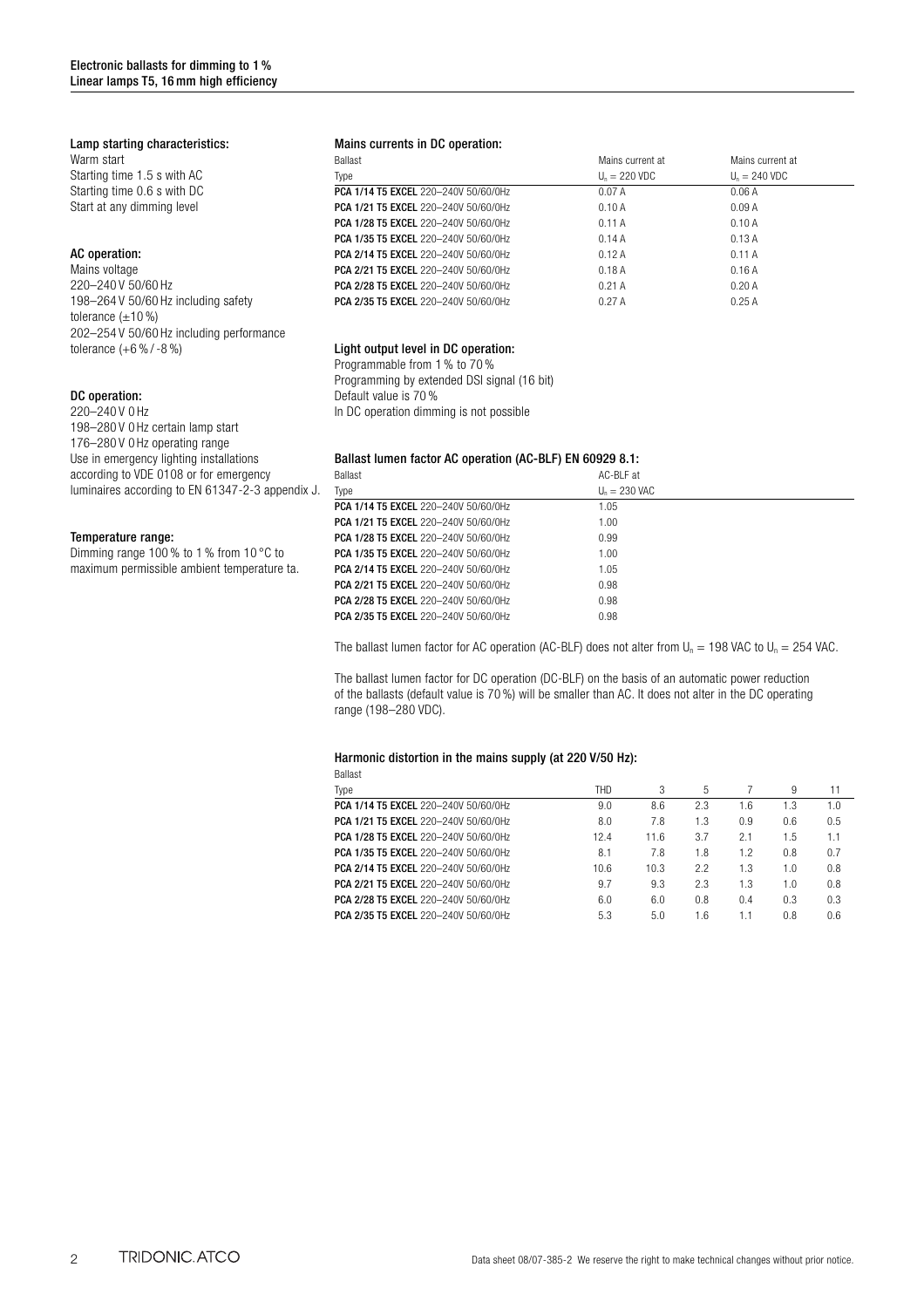#### Dimming:

Dimming range 1 % to 100 % Digital control with:

- DSI signal: 8 bit Manchester Code Maximum speed 1 % to 100 % in 1.4 s
- DALI signal: 16 bit Manchester Code Maximum speed 1 % to 100 % in 0.5 s Programmable parameter: Minimum dimming level Maximum dimming level Default minimum  $= 1\%$ Programmable range 1 % ≤ MIN ≤ 49 % Default maximum  $= 100\%$ Programmable range 100 % ≥ MAX ≥ 50 %

Dimming curve that is friendly to the eye.

## Control input (DA/D1, DA/D2):

Digital DALI/DSI signal or switchDIM can be wired on the same terminals (DA/D1 and DA/D2).

#### Digital signal DALI/DSI:

The control input is non-polar and protected against accidental connection with a mains voltage up to 264 V. The control signal is not SELV. Control cable should be installed in accordance to the requirements of low voltage installations.

Different functions depending on each module.

### SMART interface:

An additional interface for the direct connection of the SMART-LS light sensor. The sensor registers actual ambient light and maintains the individually defined lux level.

After every mains reset the SMART interface automatically checks for an installed sensor. With the sensor installed the PCA EXCEL automatically runs in the constant lux level mode.

ON/OFF-Switch via mains, switchDIM or DALI/DSI signal.

DALI/DSI signal  $= 0$  switches off,

DALI/DSI signal ≥ 1 switches on.

#### **Dimming characteristics PCA EXCEL**

Digital dimming value



Dimming characteristics as seen by the human eye

Dimming with DALI or a DSI signal with the SMART-LS installed is not possible. switchDIM enables a temporary change of light level.

The installation of the two wire bus is according to the appropriate low voltage regulations.

#### switchDIM:

Integrated switchDIM function allows a direct connection of a push to make switch for dimming and switching.

Brief push (< 0.6 s) switches ballast ON and OFF. The ballasts switch-ON at light level set at switch-OFF.

When the push to make switch is held, PCA ballasts are dimmed. After repush the PCA is

dimmed in the opposite direction.

In installations with PCAs with different dimming levels or opposite dimming directions (e.g. after a system extension), all PCAs can be synchronized to 50 % dimming level by a 10 s push.

Use of push to make switch with indicator lamp is not permitted.

### **Energy Savings PCA EXCEL**





Dimming level in %



DALI PCA T5 EXCEL one4all



DSI PCA T5 EXCEL one4all



switchDIM PCA T5 EXCEL one4all

#### Loading of automatic circuit breakers:

| Automatic circuit        |                   |                   |                    |                      |                    |                    |                    |                       |  |
|--------------------------|-------------------|-------------------|--------------------|----------------------|--------------------|--------------------|--------------------|-----------------------|--|
| breaker type             | C10               | C13               | C16                | C20                  | <b>B10</b>         | <b>B13</b>         | <b>B16</b>         | <b>B20</b>            |  |
| Installation Ø           | $.5 \text{ mm}^2$ | $.5 \text{ mm}^2$ | $1.5 \text{ mm}^2$ | $2.5 \, \text{mm}^2$ | $1.5 \text{ mm}^2$ | $1.5 \text{ mm}^2$ | $1.5 \text{ mm}^2$ | $2.5$ mm <sup>2</sup> |  |
| PCA 1/14 T5 EXCEL        | 30                | 50                | 70                 | 80                   | 15                 | 25                 | 35                 | 40                    |  |
| PCA 1/21 T5 EXCEL        | 30                | 50                | 70                 | 76                   | 15                 | 25                 | 35                 | 38                    |  |
| PCA 1/28 T5 EXCEL        | 32                | 50                | 72                 | 80                   | 16                 | 25                 | 36                 | 40                    |  |
| PCA 1/35 T5 EXCEL        | 32                | 50                | 70                 | 80                   | 16                 | 25                 | 35                 | 40                    |  |
| PCA 2/14 T5 EXCEL        | 22                | 32                | 44                 | 50                   |                    | 16                 | 22                 | 25                    |  |
| <b>PCA 2/21 T5 EXCEL</b> | 22                | 32                | 44                 | 50                   |                    | 16                 | 22                 | 25                    |  |
| <b>PCA 2/28 T5 EXCEL</b> | 16                | 22                | 30                 | 34                   |                    |                    | 15                 |                       |  |
| PCA 2/35 T5 EXCEL        | 16                | 22                | 30                 | 34                   |                    |                    | 15                 |                       |  |